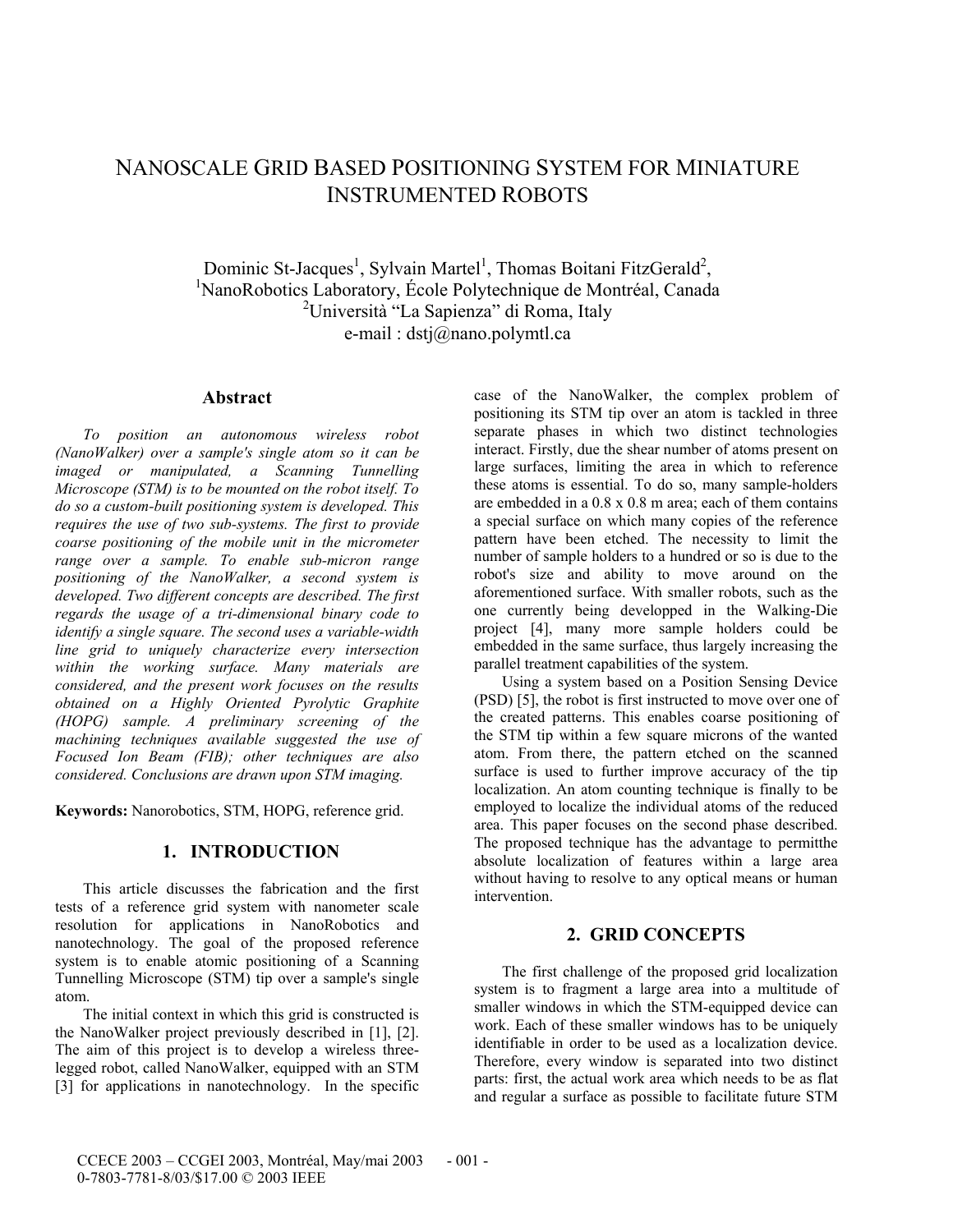scans and second, a coding mechanism needs to be integrated in the pattern to distinguish the different windows composing the grid.

Two approaches were studied for the grid concepts. Both rely on the STM's main characteristic, i.e. to measure a surface's topography. The first concept is to etch on a material a matrix of work windows uniquely identified by a binary code. This code is composed of rectangular bits etched at different depths within the material. The reason behind this concept is that, by nature, the STM is better suited to take depth measurements than to measure width of features, so an encoding mechanism that relies solely on abrupt depth variations of the surface should be reliable.



Fig. 1. "Binary code" concept cross-section



Fig. 2. "Binary code" concept window layout (code 40)

The main problem *a priori* with this code is that it is directional, meaning that the interpretation differs if the code is read from left to right or from right to left. To prevent this potential problem, a special feature is integrated to indicate the start of the code. To distinguish between two consecutive bits, a buffer zone is inserted in between. In total, three different heights are needed to fabricate the code. First, the ``start'' bit is etched at a great depth. Second come the zeroes etched slightly higher, followed by the bit spacers used to separate two consecutive bits. The ones are simply non-etched regions of the material (see Figure 1). Finding the binary code is the first to step to identify the work window. To maximize the chances of imaging a complete code with any random STM scan around the window's area, the same code is repeated four times around the square window. By dividing the window into four sub-windows, nine unique intersections are created. These intersections served as reference points from which to start the atom counting technique. Figure 2 is an illustration of a

window layout, the black lines represent the surface to be etched. For clarity, the spacer bits are not represented.

As an alternative to this three-dimensional structure, a single-depth pattern was engineered. This more ``analog'' encoding scheme consists of a grid pattern with gradually increasing line width. The non-etched region encompassed between two intersecting pairs of parallel lines forms

the NanoWalker's work window. The size of these windows is kept constant throughout the grid (see Figure 3). This concept maximizes the surface usage by not requiring any dead space between the coding mechanism and the work area. By measuring the width of a vertical and horizontal etched line, the NanoWalker will be able to uniquely determine where his STM tip is over the pattern. Each intersection of the pattern is unique and, from one, atom counting can be started.

In the current implementation context, the grid dimensions need to be tailored in such a way to support the NanoWalker's constraints. Since the PSD-based system has a predicted precision of  $\pm 15\mu m$  [6], the whole grid pattern must be at least 30µm wide to allow the STM to reach a coded part of the sample. Furthermore, the piezo actuating the robot's STM has a maximum deflection of  $\pm 1.6\mu$ m [7], the coding mechanism used to identify each work window composing the pattern must be within the range of any random 3µm STM scan executed by the NanoWalker.

Fig. 3. Variable line width grid pattern

# **3. MATERIAL & FABRICATION**

Scanning Tunnelling Microscopy relies on the conductivity of the scanned surface, the material used to fabricate the grid must therefore be conductive. Furthermore, a very regular atomic lattice is mandatory for the atom counting plan to succeed. Since the NanoWalker is not meant to operate in vacuum, the material used needs to be resistant to oxidation. Out of the many materials available for STM applications, Highly Oriented Pyrolytic Graphite (HOPG) [8] has been chosen. This artificial material has a layered structure such that cleaved properly, large areas of HOPG can be atomically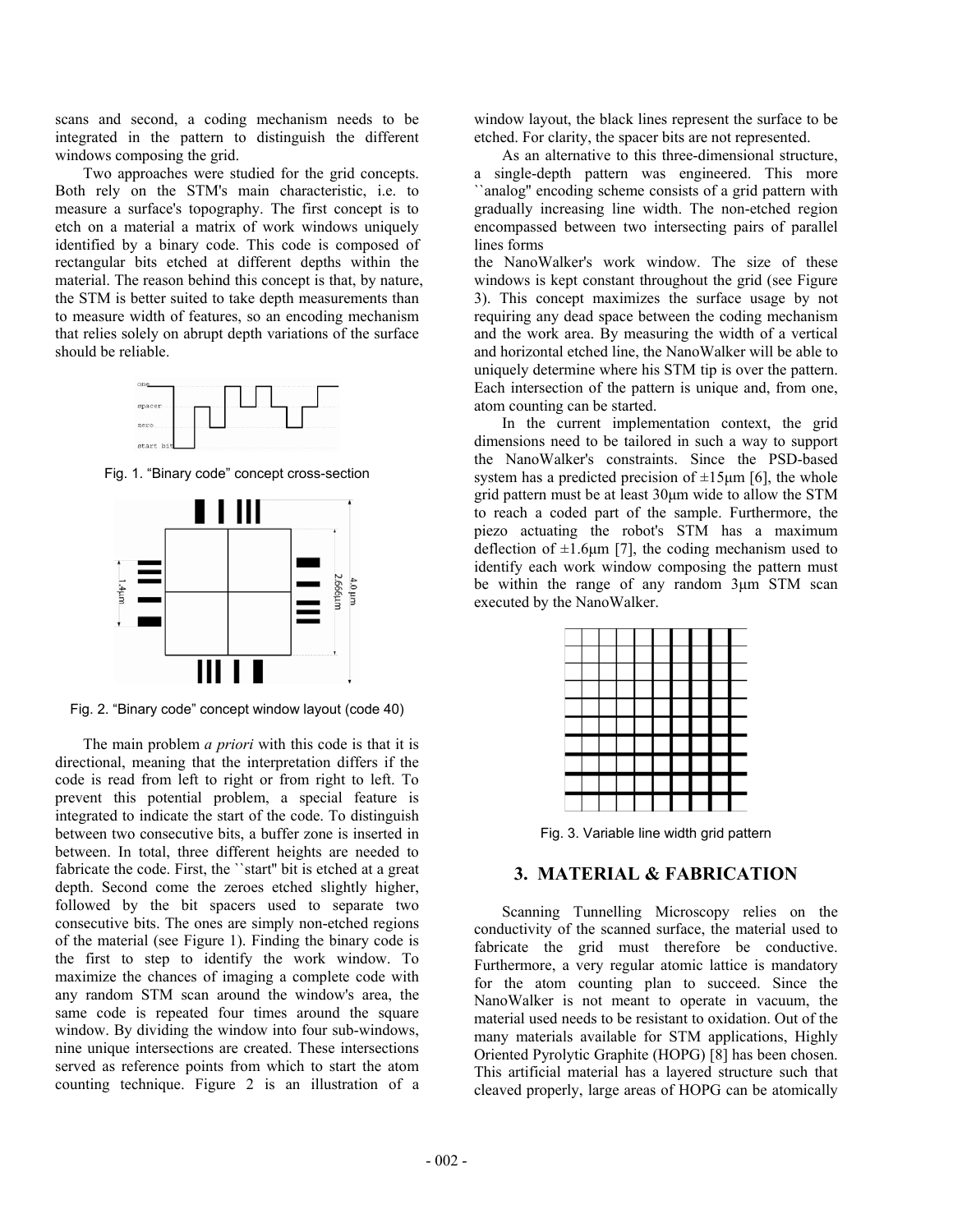flat, making this surface ideal for the fabrication of the proposed grid.



Fig. 4. Binary code 8 x 8 matrix

There are numerous techniques for etching HOPG, such as oxygen plasma etching [9] and Focused Ion Beam (FIB) etching. FIB was chosen because of its very accurate machining capabilities [10]. The time required to etch the sample with this technique may be longer than with other lithography techniques such as dry-etching, chemical etching or other additive techniques, but these all share the common drawback of having a minimum feature size not as precise as the FIB. To obtain such precise features, X-ray or Extreme-UV [11] is required. Although those techniques have not yet been completely ruled out, literature review has not uncovered any etching attempts on HOPG.

FIB has another advantage over other lithography techniques that made it ideal for these first tests: it does not

require any master mask fabrication. By feeding it a simple bitmap image, a complex pattern can be reproduced efficiently. The FIB machine used was an Ga+ ion Hitachi FB-2000A. The goal of these first tests is to study the effect of the FIB parameters on the pattern quality. The M0-20 beam has the smallest aperture size available in the *vector scan controller* mode and was used in each test.

The binary code etching requires three passes, one for each depth of the code. The line pattern can be done in only one pass. The FB-2000A can etch in one single pass material sizes of 4 $\mu$ m, 32 $\mu$ m and 256 $\mu$ m using a 512x 512 monochrome image. Since the grid needs to be larger than 30µm, the 32µm setting is used. This yields a maximum resolution of 62.5nm per pixel.

The binary code is etched as a matrix of 8 x 8 windows (see Figure 4). A 6-bit code identifies the 64 windows starting from the bottom-left to top-right. The line pattern on the other hand is a 10 x 10 matrix. Each window is 2.788 x 2.788 $\mu$ m, the thinnest line is 187.5nm and the thickness increment between each line 62.5nm.

Prior to the FIB machining, the HOPG samples were cleaved with regular  $3M^{TM}$  scotch tape.



Fig. 5. Cross-section of binary code pattern on HOPG



Fig. 6. 8.5µm scan of line pattern etched on HOPG

### **4. RESULTS**

Through a comparative evaluation of numerous grids etched with an array of varying parameters, a first tuning of these parameters was possible. Several combinations of settings were tried, each resulting in deeper or lighter features. The fabricated grids were then observed with a commercial NanoScope IIIa STM.

Many images of the etched grids were taken with the following recommended parameters for HOPG when imaged with a NanoScope IIIa STM: bias voltage: 20mV, setpoint current: 2nA, Integral gain: 2.0, Proportional gain: 2.0, Derivative gain: 0. The objective was to find which FIB etching parameter combination produces the best results for STM observation. The preliminary results suggest that a lighter FIB etching is better suited for the STM imaging process than a deeper, more incisive machining. The latter, due to the higher depth and poorer definition of the features, affects the STM imaging with chronical overshoot, resulting in a pattern hardly readable.



Fig. 7. Cross-section of line pattern on HOPG

The visual results of the binary code are poor. It is barely possible to distinguish the different work windows, yet the code alone. The cross-section of one line of the bit code reveals no clear pattern from which to identify the window's code (see Figure 5). It is believed that this is mainly due to the three separate etching steps needed to